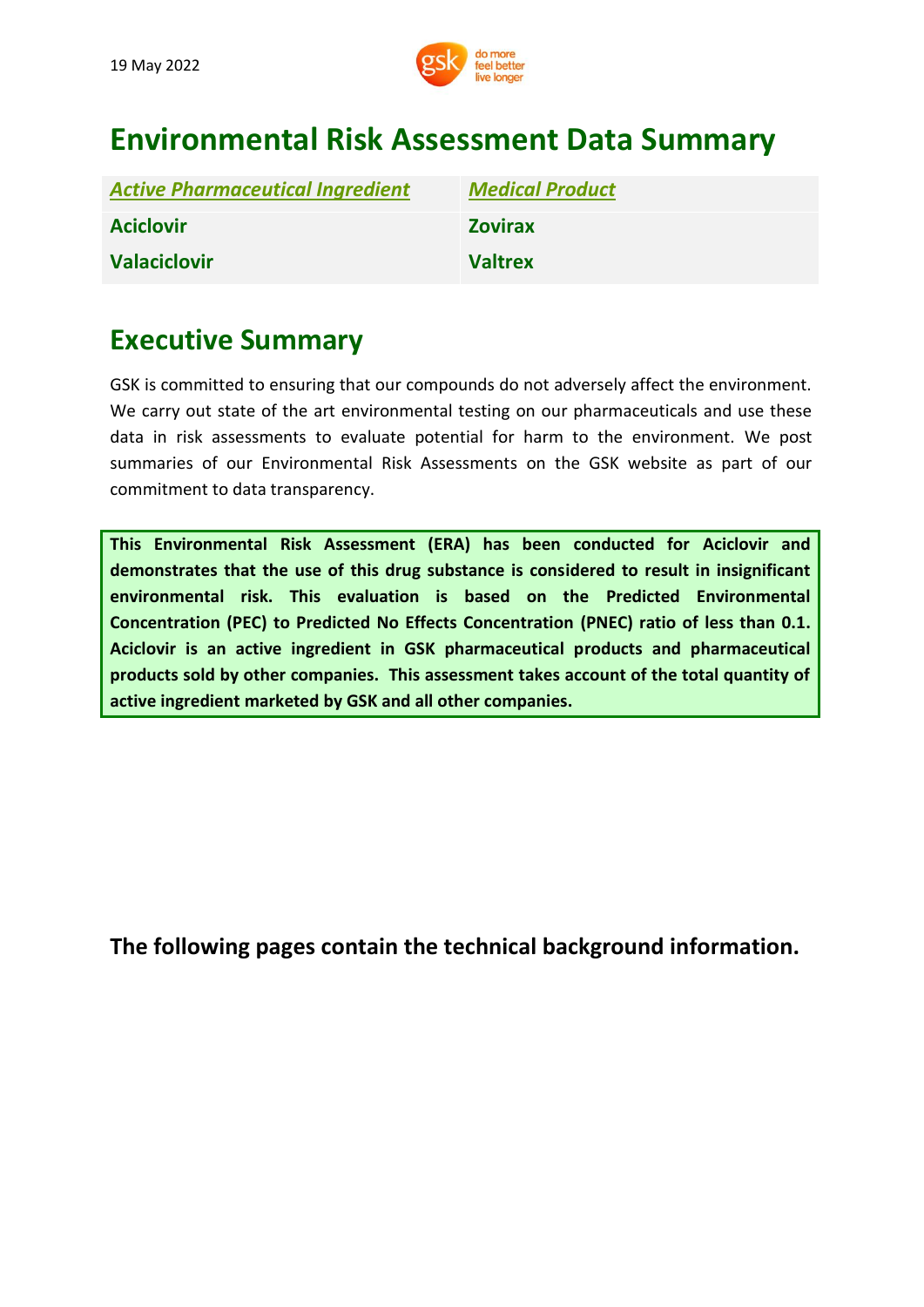

# **Technical Background Information**

## **ERA Note**

Valaciclovir is the prodrug of aciclovir and is rapidly and almost completely converted in man to aciclovir. As a result this ERA takes account quantity of active aciclovir derived from all products containing valaciclovir as this is the active ingredient which predominantly enters the environment. Accordingly, this ERA takes account of total aciclovir volumes from all products containing aciclovir and valaciclovir as active ingredients.

### **Environmental Fate**

Aciclovir is not readily biodegradable and is not susceptible to hydrolysis and is therefore expected to persist in the environment. However, this substance is inherently biodegradable. Significant removal of aciclovir is expected to occur in wastewater treatment plants due to biodegradation. This substance has limited water solubility and a low partition coefficient suggests it is unlikely to bioconcentrate in exposed aquatic organisms.

## **PEC/PNEC Risk Quotient Calculation**

The PEC/PNEC risk quotient calculation is the standard quantitative method of risk assessment and is approved by major national and international regulatory agencies [2, 3, 4].

### **Predicted Environmental Concentration (PEC)**

The PEC has been calculated based on the following data:

PEC ( $\mu$ g/L) =  $^ 365 \times P \times V \times D \times 100$  $A \times 1E + 09 \times (100 - R)$ 

where:

A (kg/year) = total use of Aciclovir based on patient consumption in the European Union and UK in 2020 (IQVIA Data).

R (%) = removal rate due to loss by adsorption to sludge particles, by volatilization, hydrolysis or biodegradation. For Aciclovir it has been assumed that  $R = 0\%$  as a worst-case scenario [3].

P = Population of European Union + UK. Per capita use of drug substance A/P = 3.58E-04 kg/inhabitant (IQVIA Data).

V (L/day) = volume of wastewater per capita and day = 200, EMA default [2].

D = factor for dilution of wastewater by surface water flow = 10, EMA default [2].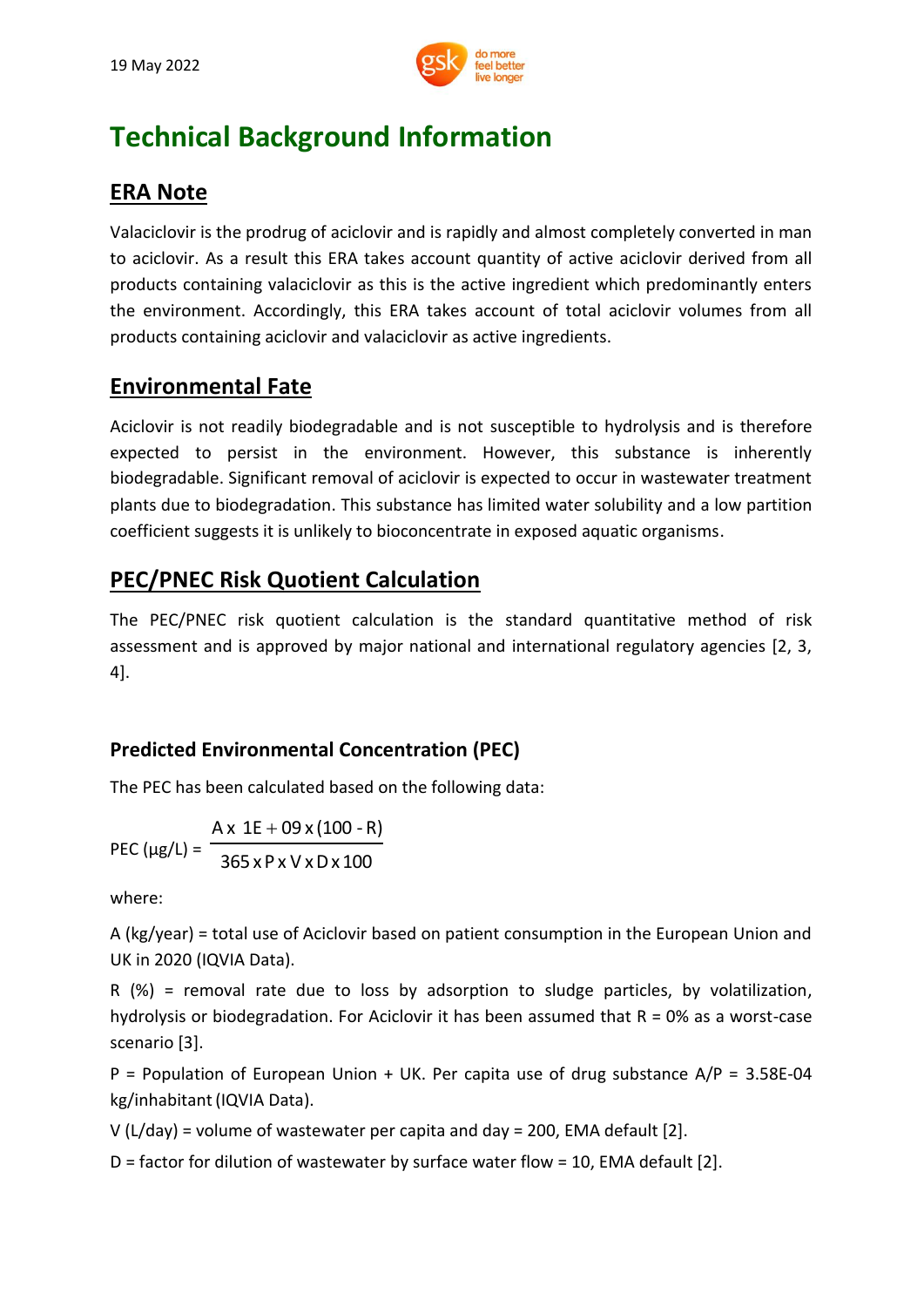

*NB: PEC, conservatively, is based on no metabolism and no removal of drug substance to sludge solids. It is assumed that 100% of drug substance enters the aquatic environment.*

#### **PEC = 0.49 μg/L**

#### **Predicted No Effects Concentration (PNEC)**

PNEC ( $\mu$ g/L) = lowest NOEC/50, where 50 is the assessment factor applied for two long-term NOECs. NOEC for water flea (=  $10,000 \mu g/L$ ) has been used for this calculation since it is the most sensitive of the three tested species.

**PNEC = 10,000/50 = 200 μg/L**

#### **PEC/PNEC Risk Characterisation**

PEC/PNEC = 0.49/200

#### **PEC/PNEC = 0.0025**

The PEC/PNEC is  $\leq$  0.1 which means the use of aciclovir is considered to result in insignificant environmental risk, in accordance with the fass environmental classification scheme [5].

**All relevant environmental fate and ecotoxicity data are published in Section 12 of the Material Safety Data Sheet (MSDS) for the medical product. The MSDS is publicly available at [http://www.msds-gsk.com/ExtMSDSlist.asp.](http://www.msds-gsk.com/ExtMSDSlist.asp)**

#### **Metabolism and Excretion**

In adults the terminal plasma half-life of aciclovir after administrations of intravenous aciclovir is about 2.9 hours. Most of the drug is excreted unchanged by the kidney. Renal clearance of aciclovir is substantially greater than creatinine clearance, indicating that tubular secretion, in addition to glomerular filtration contributes to the renal elimination of the drug. 9-carboxymethoxymethylguanine is the only significant metabolite of aciclovir, and accounts for approximately 10 - 15% of the administered dose recovered from the urine [1].

After oral administration, valaciclovir is converted to aciclovir and L-valine by first-pass intestinal and/or hepatic metabolism. Aciclovir is converted to a small extent to the metabolites 9(carboxymethoxy)methylguanine (CMMG) by alcohol and aldehyde dehydrogenase and to 8-hydroxy-aciclovir (8-OH-ACV) by aldehyde oxidase. Approximately